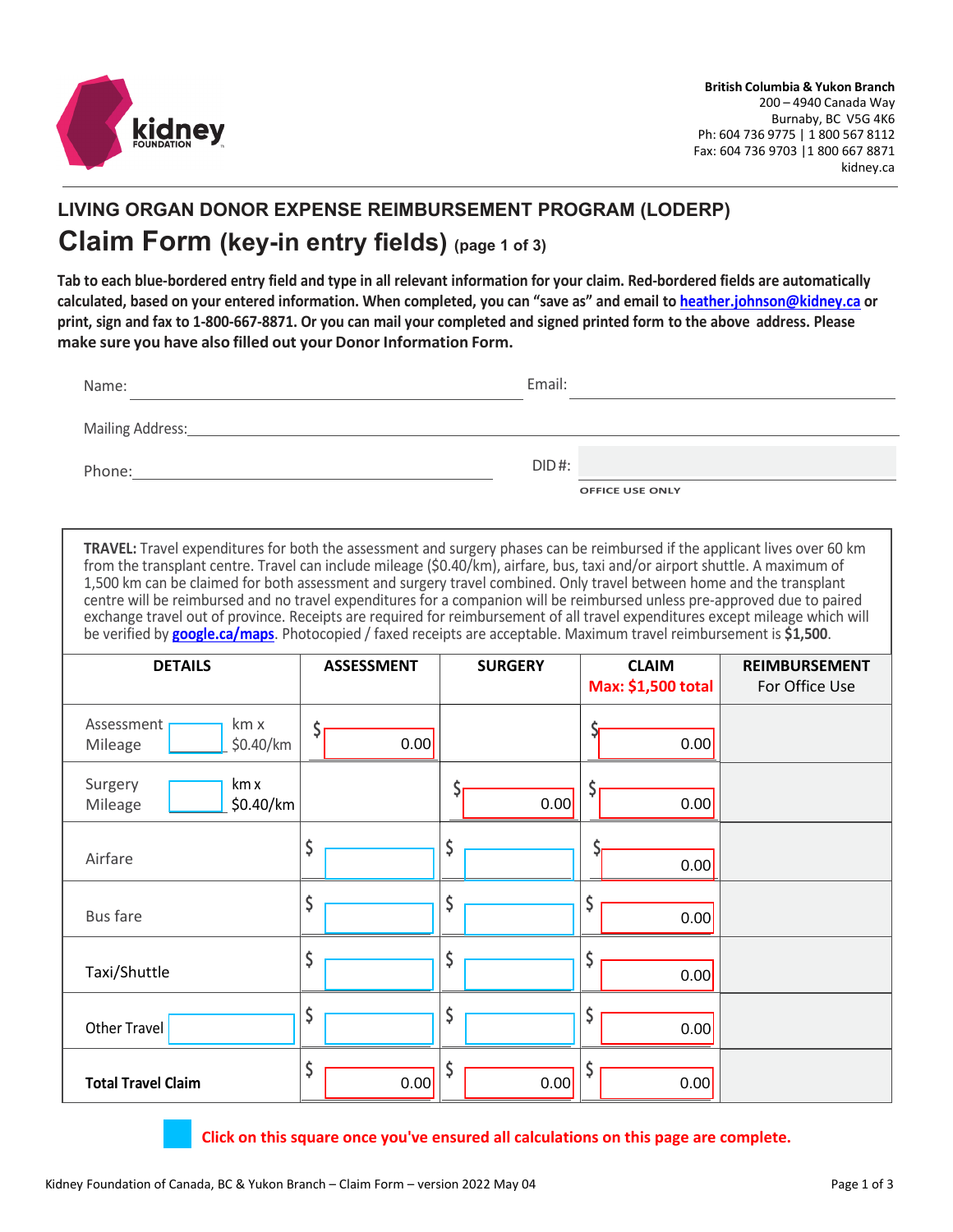

## **LIVING ORGAN DONOR EXPENSE REIMBURSEMENT PROGRAM (LODERP) Claim Form (key-in entry fields) (page 2 of 3)**

**PARKING:** Parking charges can be reimbursed during the assessment and surgery phases. A total of 10 days parking at a maximum of \$26.04/day; receipts are required. Photocopied / faxed receipts are acceptable.

| <b>DETAILS</b>             | <b>ASSESSMENT</b> | <b>SURGERY</b> | <b>CLAIM</b><br>Max: \$260.40 | <b>REIMBURSEMENT</b><br>For Office Use |
|----------------------------|-------------------|----------------|-------------------------------|----------------------------------------|
| <b>Total Parking Claim</b> |                   |                | 0.00                          |                                        |

**MEALS:** Meals are reimbursed for applicants who must travel over 60 km for surgery and stay in Vancouver after hospital discharge. The meal allowance is \$175 lump sum; no receipts are required. Meals are not reimbursed during the assessment phase.

| <b>DETAILS</b>          | <b>SURGERY</b> | <b>CLAIM</b><br>Max: \$175 | <b>REIMBURSEMENT</b><br>For Office Use |
|-------------------------|----------------|----------------------------|----------------------------------------|
| <b>Total Meal Claim</b> |                | 0.00                       |                                        |

**ACCOMMODATIONS:** Applicants may claim up to a maximum of 2 nights for each assessment visit. During the surgery stage, applicants may claim up to 7 nights' accommodation (unless paired exchange travel out of province) at a maximum of \$150/night if your stay is between November and April or \$195/night if your stay is between May and October. Photocopied / faxed receipts are acceptable. Receipts required.

| <b>DETAILS</b>                   | <b>ASSESSMENT</b> | <b>SURGERY</b> | <b>CLAIM</b><br>Max: \$2,100 | <b>REIMBURSEMENT</b><br>For Office Use |
|----------------------------------|-------------------|----------------|------------------------------|----------------------------------------|
| <b>Total Accommodation Claim</b> |                   |                | 0.00                         |                                        |

**LOSS OF INCOME (LOI):** Canadian applicants may claim for loss of income if (a) they are employed or (b) they are selfemployed at the time of surgery / recovery. Employed applicants **must** apply for Employment Insurance Sickness Benefit and must have their employer complete the LODERP income verification form. Applicants who will be receiving Employment Insurance (EI) or Short Term Disability may claim for the wait period. Self-employed applicants must submit their previous two years' income tax information to verify income. Self-employed applicants and others who do not qualify for Employment Insurance may claim up to eight weeks LOI, providing they remain off work for that length of time. The Loss of Income subsidy is not taxable and is the full amount of the usual weekly net income to a maximum of \$700/week. Maximum Loss of Income claimis \$5,600. We can supplement the compensation you receive from your employer or from employment insurance, but only up to the maximum of \$700/week.



The LODERP Administrator will verify your Loss of Income claim amount based upon the information on your Income and Benefit Verification Form or your submitted tax returns.

**Click on this square once you've ensured all calculations on this page are complete.**